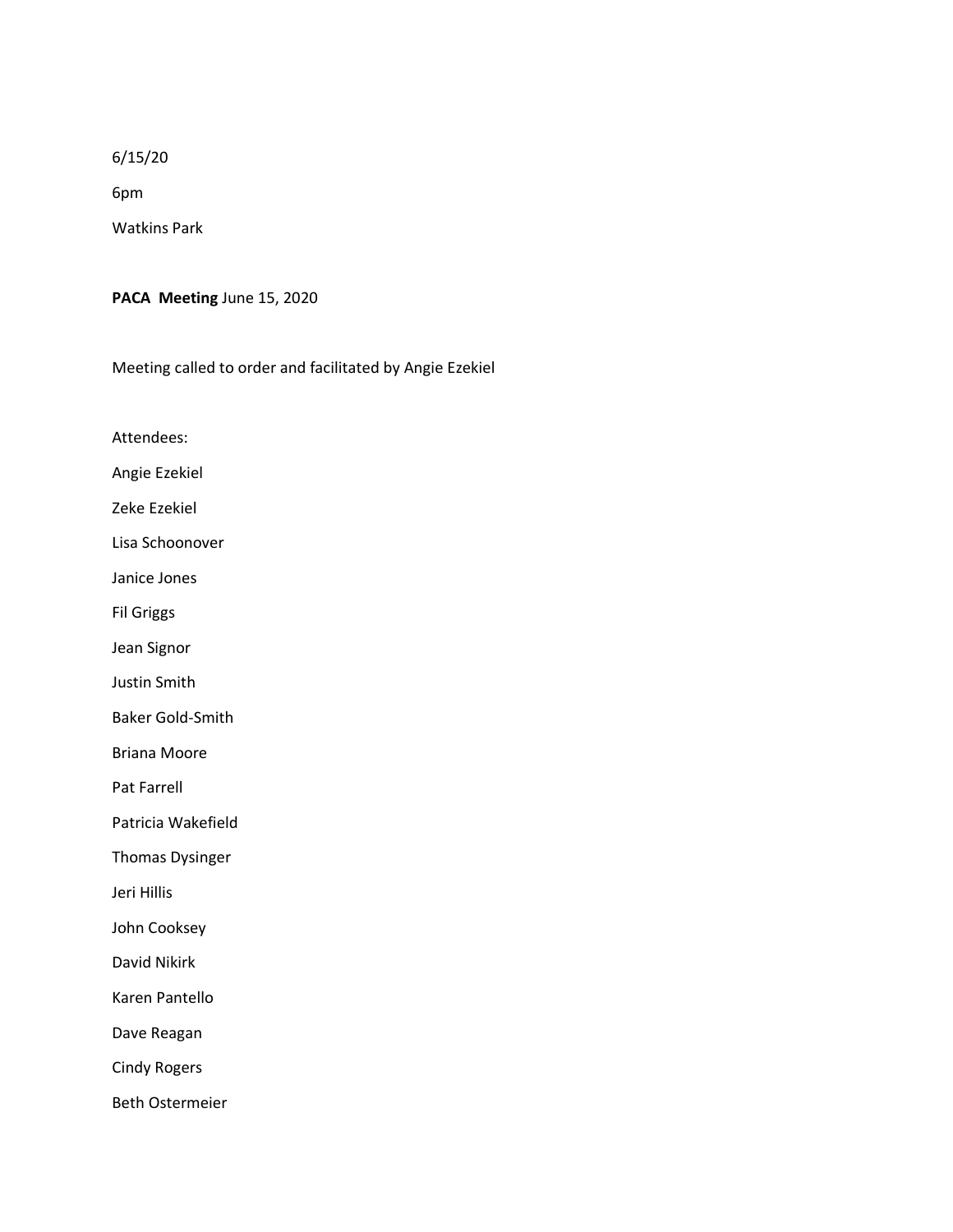| Ricko Donovan        |
|----------------------|
| Lindsey Waddell      |
| Erin Holliday        |
| Laura Miller-speaker |
| Zelda Menuskin       |
| Cindy Brodkopp       |
| Adolf Thum           |

## **MINUTES**

## **Agenda items:**

President-Angie Ezekiel

Vice President-Justin Gold-Smith

Treasurer-Ricko Donovan

Secretary-Lisa Schoonover

Special Events Coordinator-Angie Griggs

Motion by Cindy Rogers , second by Dave Reagan

1. accept slate of officers

2. accept Briana Moore to be on PACA Board Members

## **Guest speaker-Laura Miller-HSNP Superintendent**

Laura spoke about upcoming HSNP 100<sup>th</sup> Anniversary upcoming in 2021-many opportunities for volunteering and community involvement. Also discussed opening of Pullman Trail.

Solar Eclipse 2024 (approx. April 8) -HSNP in prime geographic viewing area.

HSNP Intepreter/guide in front of Fordyce /not inside yet, but looking for ways to conduct tours and adhere to social distancing standards.

Cindy Rogers-updates on Park Avenue Community projects.